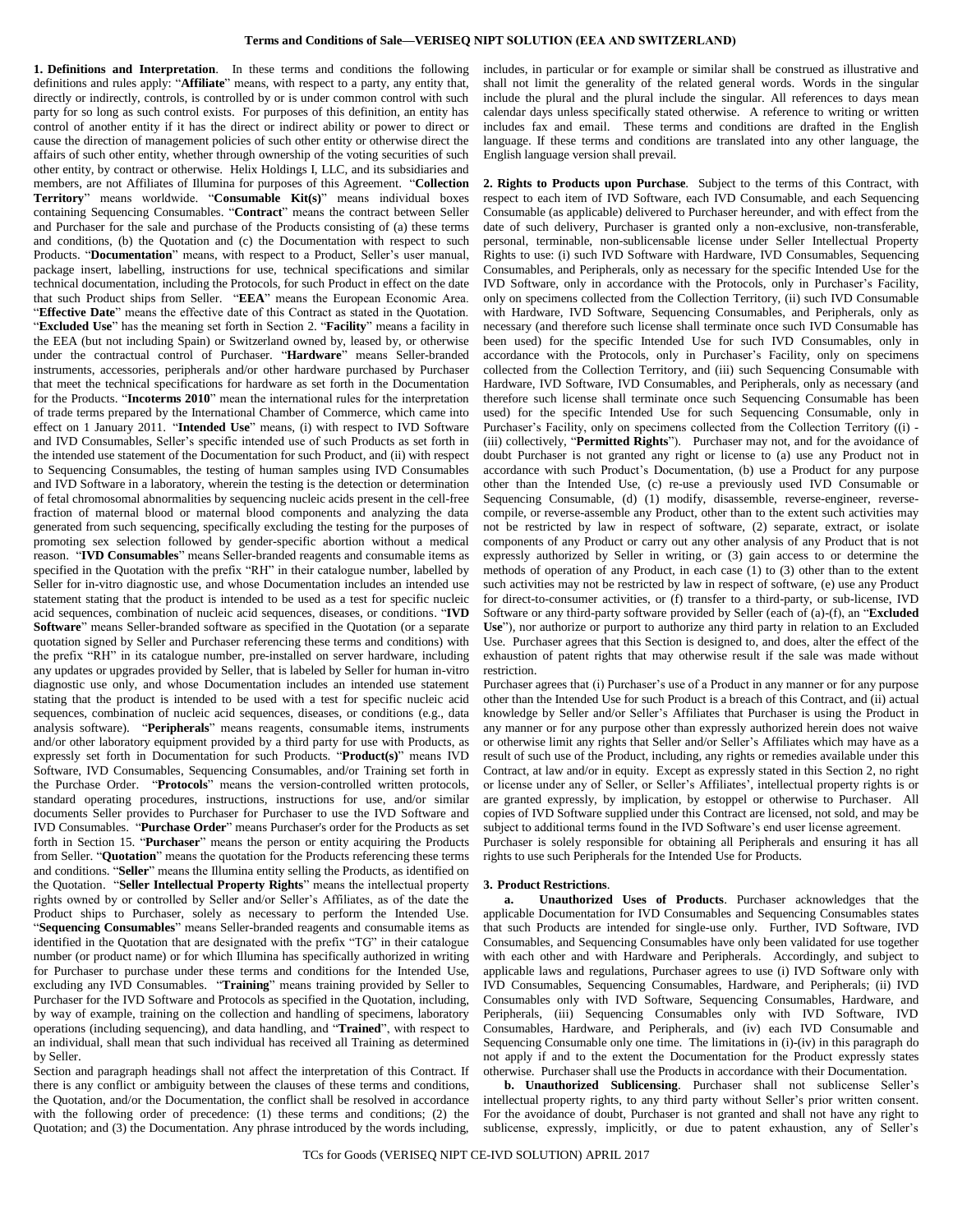intellectual property rights, including that embodied in the Products, to any third party, and Seller reserves to itself the exclusive rights to license or sublicense Seller's intellectual property rights to third parties.

<span id="page-1-3"></span>**c. Third Party Purchasers**. If Purchaser sells, rents, leases, loans, transfers, assigns or otherwise disposes of the Products to a third party (a "**Third Party Purchaser**"), (i) for the avoidance of doubt, no license under Permitted Rights or any other license is granted by Seller to any Third Party Purchaser, and the Third Party Purchaser must separately obtain from Seller a license under Seller Intellectual Property Rights; (ii) Purchaser shall require that the Third Party Purchaser may only use and dispose of such Products consistent with the restrictions set forth in this Contract, including the restriction on use the Products for an Excluded Use and this Section [3,](#page-0-1) and shall ensure that Seller is a third party beneficiary under the contract with the Third Party Purchaser; and (iii) any existing warranties under this Contract in respect of such Products shall immediately terminate and be of no further effect, unless Seller expressly agrees in writing to transfer to the Third Party Purchaser the benefit of such warranties for the remaining warranty period.

**d. Marketing**. Purchaser is solely responsible for marketing and promoting its use of the Products and may not make any reference to Seller, Seller's Affiliates, their trademarks, or their products or services in such marketing and promoting without Seller's prior written approval.

<span id="page-1-5"></span>**4. Regulatory**. Purchaser agrees to comply with all applicable laws and regulations when using, maintaining, and disposing of the Products. Purchaser acknowledges and agrees that the Sequencing Consumables have not been subjected to any conformity assessment or other regulatory review or certified, approved or cleared by any conformity assessment body or other regulatory body in any country as medical devices or for any specific clinical application. Purchaser acknowledges and agrees that if Purchaser uses the Sequencing Consumables for a medical purpose, then Purchaser has sole responsibility for compliance with all applicable regulatory requirements, including obtaining and maintaining all necessary regulatory approvals, governing the use of the Sequencing Consumables for such purpose. If Seller reasonably determines that it is proper from a regulatory standpoint to discontinue sale of any Product to Purchaser and Seller makes available for purchase by Purchaser a product or combination of products that has a relevant regulatory status more appropriate for such application within the Intended Use, then Purchaser will transition to the use of that product or combination of products and cease using the applicable Product for that application within the Intended Use.

#### <span id="page-1-6"></span>**5. Limited Liability**.

<span id="page-1-1"></span>**a. NEITHER PARTY LIMITS OR EXCLUDES ITS LIABILITY: (1) FOR DEATH OR PERSONAL INJURY CAUSED BY ITS NEGLIGENCE, OR THAT OF ITS EMPLOYEES, AGENTS OR SUB-CONTRACTORS; OR (2) FOR FRAUD OR FRAUDULENT MISREPRESENTATION; OR**

**(3) FOR BREACH OF ANY OBLIGATION AS TO TITLE IMPLIED BY STATUTE; OR**

**(4) FOR ANY OTHER ACT OR OMISSION, LIABILITY FOR WHICH MAY NOT BE LIMITED OR EXCLUDED UNDER APPLICABLE LAW; OR (5) WITH RESPECT TO ITS INDEMNIFICATION OBLIGATIONS UNDER SECTIO[N 9.](#page-1-0)**

<span id="page-1-2"></span>**b. SUBJECT TO SECTION [5.a,](#page-1-1) IN NO EVENT SHALL EITHER PARTY BE LIABLE TO THE OTHER PARTY AND/OR ANY THIRD PARTY, WHETHER IN CONTRACT, TORT (INCLUDING NEGLIGENCE AND BREACH OF STATUTORY DUTY, MISREPRESENTATION (WHETHER INNOCENT OR NEGLIGENT) RESTITUTION, STRICT LIABILITY OR OTHERWISE, FOR ANY COSTS OF PROCUREMENT OF SUBSTITUTE PRODUCTS OR SERVICES, LOST PROFITS, DATA OR BUSINESS, OR FOR ANY INDIRECT, SPECIAL, INCIDENTAL, EXEMPLARY, CONSEQUENTIAL, OR PUNITIVE DAMAGES OF ANY KIND ARISING OUT OF OR IN CONNECTION WITH THIS CONTRACT, INCLUDING IN RESPECT OF THE PRODUCTS SUPPLIED HEREUNDER (INCLUDING USE THEREOF) AND SUCH PARTY'S PERFORMANCE OR NON-PERFORMANCE.**

**c. SUBJECT TO SECTIONS [5.a](#page-1-1) AND [5.b,](#page-1-2) EACH PARTY'S TOTAL AND CUMULATIVE LIABILITY TO THE OTHER PARTY OR ANY THIRD PARTY, WHETHER IN CONTRACT, TORT (INCLUDING NEGLIGENCE AND BREACH OF STATUTORY DUTY), MISREPRESENTATION (WHETHER INNOCENT OR NEGLIGENT), RESTITUTION, STRICT LIABILITY OR OTHERWISE, ARISING OUT OF OR IN CONNECTION WITH THIS CONTRACT, INCLUDING IN RESPECT OF THE PRODUCTS SUPPLIED HEREUNDER (INCLUDING USE THEREOF) AND SUCH PARTY'S PERFORMANCE OR NON-PERFORMANCE, SHALL IN NO EVENT EXCEED THE TOTAL SUMS PAID BY PURCHASER FOR THE PRODUCTS UNDER THIS CONTRACT.**

<span id="page-1-7"></span>**6. Limitations on Warranties**. **TO THE EXTENT PERMITTED BY LAW AND SUBJECT TO THE EXPRESS PRODUCT WARRANTIES MADE IN THIS CONTRACT SELLER MAKES NO (AND EXPRESSLY DISCLAIMS ALL) WARRANTIES, CONDITIONS OR OTHER TERMS, EXPRESS, IMPLIED OR STATUTORY, WITH RESPECT TO THE PRODUCT, INCLUDING ANY IMPLIED WARRANTY OF MERCHANTABILITY, SATISFACTORY QUALITY, FITNESS FOR A PARTICULAR PURPOSE, NON-INFRINGEMENT, THAT ANY PRODUCT WILL OPERATE IN CONJUNCTION WITH ANY ITEM OTHER THAN THOSE EXPRESSLY IDENTIFIED IN THE DOCUMENTATION AS BEING COMPATIBLE WITH PRODUCTS, OR THAT ANY SOFTWARE PRODUCT WILL OPERATE UNINTERRUPTED OR ERROR-FREE.**

**7. Expiry Date; Single Lot Shipments; Kit Lot Testing for IVD Consumables and Sequencing Consumables.** Seller shall use commercially reasonable endeavors to ensure that IVD Consumables and Sequencing Consumables shall have an expiry date that is no less than three months at the time of shipment. Expiry date will be pre-printed on the IVD Consumable and Sequencing Consumable packaging. Seller shall use commercially reasonable endeavors to ensure each shipment of a given IVD Consumable or Sequencing Consumable includes only such IVD Consumable or Sequencing Consumable, respectively, manufactured from the same lot. Seller shall use commercially reasonable endeavors to test each component reagent supplied under this Contract that comprises a given IVD Consumable or Sequencing Consumable, together with the other component reagents of that IVD Consumable or Sequencing Consumable, to ensure their functionality when used in accordance with the Documentation, unless sufficient data are available to demonstrate that a given component reagent, or component reagents, if quality tested independently, does not affect performance of the IVD Consumable or Sequencing Consumable, respectively. Seller shall provide a Certificate of Analysis for each lot of IVD Consumables and Sequencing Consumables sold to Purchaser.

<span id="page-1-4"></span>**8. Product Warranty**. All warranties in this Contract are personal to the Purchaser and, subject to Section [3.c,](#page-1-3) may not be transferred or assigned to a third party, including an Affiliate of Purchaser. The warranties described in this Contract exclude any stand-alone third party goods that may be acquired or used with the Products.

**a. Warranty for IVD Consumables and Sequencing Consumables**. Seller warrants that IVD Consumables and Sequencing Consumables will conform to the applicable technical specifications set forth in the Documentation therefor until the later of (i) 6 months from the date of shipment from Seller, or (ii) any expiration date or the end of the shelf-life pre-printed on such IVD Consumables or Sequencing Consumables, respectively, by Seller, but in either event, no later than 12 months from the date of shipment.

**b. Warranty for IVD Software and Server**. Seller warrants that IVD Software (including server hardware on which the IVD Software is supplied) will conform to the applicable technical specifications set forth in the Documentation therefor for a period of 12 months after its shipment date from Seller.

**c. Exclusions from Warranty Coverage**. The foregoing warranties do not apply to the extent a non-conformance is due to (i) abuse, misuse, neglect, negligence, accident, improper storage, fair wear and tear, or use contrary to the applicable Documentation or other breach of any term of this Contract by Purchaser, (ii) improper use or handling (including use or handling by any Purchaser personnel who have not been Trained), installation, maintenance, or repair (other than if performed by Seller's personnel), (iii) unauthorized modification, (iv) force majeure events, (v) use of (1) non-Seller-branded Hardware with IVD Software, and/or (2) reagents or consumables with IVD Software other than Sequencing Consumables and IVD Consumables, and/or (3) non-Seller-branded Hardware or non-Seller-branded software with the IVD Consumables or Sequencing Consumables (except, in each case (1)-(3), as may be required under the relevant Product Documentation) or (vi) use of IVD Consumables or IVD Software without Sequencing Consumables or Peripherals that may be set forth under the relevant Product Documentation.

**d. Training Warranty**. Seller warrants that any Training will be provided using reasonable care and skill.

**e. Procedure for Warranty Coverage**. In order to be eligible for repair or replacement under the foregoing warranties Purchaser must (i) promptly contact Seller's support department to report the non-conformance, (ii) cooperate with Seller in confirming or diagnosing the non-conformance, and (iii) return the Product, transportation charges prepaid to Seller following Seller's instructions or, if agreed by Seller and Purchaser, grant Seller's authorized repair personnel access to the Product in order to confirm the non-conformance and make repairs.

**f. Sole Remedy under Warranty**. Seller will, at its option, repair or replace (or in the case of Training, re-deliver) non-conforming Product that is covered by this warranty, provided that Seller can reasonably identify and confirm such nonconformance. The terms of this Contract shall apply to any repaired or replaced Products. The preceding terms of this Section 8 state Purchaser's sole remedy and Seller's sole liability and obligations in respect of a Product's failure to comply with the warranties set forth in this Section [8.](#page-1-4)

### <span id="page-1-0"></span>**9. Indemnification**.

**a. Infringement Indemnification by Seller**. Subject to the terms of this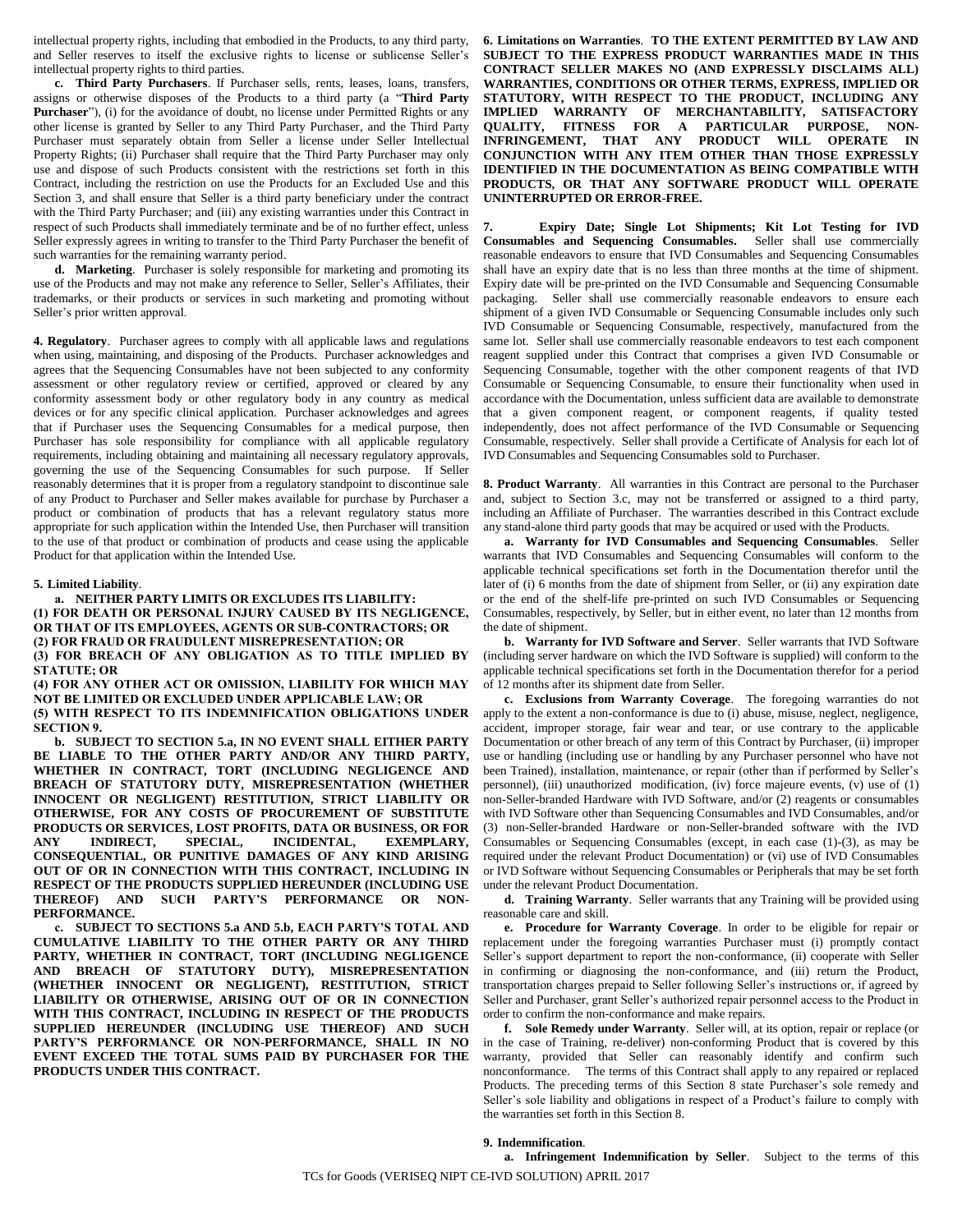Contract, including Sections [9.b](#page-2-1) and [9.d,](#page-2-2) Seller shall (i) defend, indemnify and hold harmless Purchaser against any third-party claim or action alleging that a Product when used for the specific Intended Use set forth in its Documentation, in accordance with the terms of this Contract (including in accordance with such Product's Documentation), infringes the valid and enforceable intellectual property rights of a third party, and (ii) pay all settlements entered into by, and all final judgments and costs (including reasonable lawyers' fees) awarded against Purchaser in connection with such infringement claim. If a Product or any part thereof, becomes, or in Seller's opinion may become, the subject of an infringement claim, Seller shall have the right, at its option, to (A) procure for Purchaser the right to continue using the Product, (B) modify or replace the Product with a substantially equivalent non-infringing substitute, or (C) require the return of the Product and terminate the rights, license, and any other permissions provided to Purchaser with respect the Product and refund to Purchaser the depreciated value (as shown in Purchaser's official records) of the returned Product at the time of such return; provided that no refund will be given for used-up or expired IVD Consumables or Sequencing Consumables. This Section states the entire liability of Seller for any infringement of third party intellectual property rights.

<span id="page-2-1"></span>**b. Exclusions to Seller Indemnification Obligations**. For the avoidance of doubt, Seller has no obligation to defend, indemnify or hold harmless Purchaser for any infringement claim to the extent such infringement arises from: (i) use of the Product in any manner not in accordance with this Contract, including any use of the Product other than for the specific Intended Use set forth in its Documentation, or otherwise not in accordance with or outside of its Documentation, (ii) use of the Product in combination with any other products, materials, or services not supplied or authorized by Seller in the relevant Product Documentation, (iii) use of the Product to perform any assay or other process not supplied or authorized by Seller, (iv) Seller's compliance with specifications or instructions for such Product furnished by, or on behalf of, Purchaser, (v) Purchaser's breach of any term of this Contract, (vi) use of stand-alone third party goods that may be acquired or used with the Products, or (vii) the use of the Products in any manner not in accordance with the Intended Use and this Contract (including Documentation) that requires rights to intellectual property rights owned by third parties (each of (i) – (vii), an "**Excluded Claim**").

**c. Indemnification by Purchaser**. Subject to Section [9.d,](#page-2-2) Purchaser shall defend, indemnify and hold harmless Seller, its Affiliates, their non-Affiliate collaborators and development partners that contributed to the development of the Product, and their respective officers, directors, representatives and employees against any claims, liabilities, damages, fines, penalties, causes of action, and losses of any and every kind, including personal injury or death claims, and infringement of a third party's intellectual property rights, resulting from, relating to, or arising out of any Excluded Claim.

<span id="page-2-2"></span>**d. Conditions to Indemnification Obligations**. The parties' indemnification obligations under this Contract are conditioned upon the party seeking indemnification (i) promptly notifying the other party in writing of such claim or action, (ii) giving the other party exclusive control and authority over the defense and settlement of such claim or action, (iii) not admitting infringement of any intellectual property right without prior written consent of the other party, (iv) not entering into any settlement or compromise of any such claim or action without the other party's prior written consent, not to be unreasonably withheld or delayed, and (v) providing reasonable assistance to the other party in the defense of the claim or action; provided that, the party reimburses the indemnified party for its reasonable out-of-pocket expenses incurred in providing such assistance.

<span id="page-2-4"></span>**10. Discontinuation/Changes to Consumable Kits**. Purchaser acknowledges and agrees that any Product may be phased out of production and no longer available, and/or there may be a new, reconfigured, or repackaged version of a Consumable Kit that embodies a material change to form, fit or function of such Product ("**Changed Consumable Kit**"). To the extent Seller is aware that Purchaser has purchased affected Consumable Kits within the nine month period prior to the Discontinuation Date or change, Seller will use commercially reasonable endeavors to notify Purchaser of the discontinuation or change and will make the Changed Consumable Kits available no later than six months prior to the date that the original Consumable Kit is discontinued ("**Discontinuation Date**"). Upon Purchaser request, Seller may in good faith provide a reasonable quantity of Changed Consumable Kits free of charge to facilitate Purchaser's validation efforts in support of the change. Use of Changed Consumable Kits is subject to these terms and conditions. Seller will use commercially reasonable endeavors to honor accepted Purchase Orders for shipments of affected Consumable Kits, provided such shipments are scheduled no later than 30 days after the Discontinuation Date.

# **11. Payment Terms**.

**a. Fees; Interest**. If payment is made by wire or other electronic funds transfer, Purchaser is solely responsible for any bank or other fees charged, and will reimburse Seller for any such fees. If any payment is not made by the due date Seller may exercise all rights and remedies available by law, including suspending performance. Purchaser shall pay for all costs (including reasonable lawyers' fees) incurred by Seller in connection with the collection of late payments. Any amounts not paid when due will accrue interest at the rate of 1.5% per month, or the maximum amount allowed by law, if lower.

**b. Payment per Invoice.** For Products other than Training, Seller will invoice upon shipment. For Training, Seller will invoice on acceptance by Seller of the Purchase Order for such Training pursuant to Section [15.a.](#page-2-3) Purchaser shall pay to Seller the total amount of each invoice within 30 days of the date of the invoice. All amounts due shall be paid in the currency found on the invoice. Each Purchase Order is a separate, independent transaction, and Purchaser has no right of set-off against other purchase orders or other transactions with Seller. Seller will determine payment terms on a per-Purchase Order basis and may modify credit terms in its discretion.

**12. Shipping Terms; Title and Risk of Loss**. Unless otherwise set forth in writing by Seller or otherwise agreed between the parties, all shipments are made DDP (Incoterms 2010) at the address designated by Purchaser at the time of ordering and Purchaser is responsible for freight and insurance which will be added to the invoice and paid by Purchaser. In all cases, title (except for IVD Software and third-party software) and risk of loss transfers to Purchaser when the Product is made available at such address.

**13. Provision of IVD Software; Documentation; Training**. Seller shall provide IVD Software on server hardware purchased by Purchaser from Seller. Seller may provide Documentation with each Product at time of shipment or electronically. Purchaser shall not copy or transfer the IVD Software from the server hardware supplied by Seller without Seller's prior written consent. With respect to any Training ordered by Customer in a Purchase Order, Seller shall provide up to fifty (50) hours of Training at such times to be agreed between the Seller and Purchaser. Any additional Training requested by Purchaser shall be the subject of a separate Purchase Order, at additional charge, and separately contracted for by Seller and Purchaser.

<span id="page-2-5"></span>**14. Taxes**.Purchaser agrees that any applicable sales, use, excise, VAT (value added tax), GST (goods and services tax), withholding and other taxes will be calculated based on both the tax rates in effect on the date of shipment and the ship to address for the Product. Any amounts for tax listed on a quotation, if any, are for reference purposes only and are not binding on Seller. All prices and other amounts payable to Seller are exclusive of and are payable without deduction for any taxes, customs duties, tariffs or charges hereafter claimed or imposed by any governmental authority upon the sale of the Product, all of which will be paid by Purchaser. In the event Seller is required by law or regulation to pay any such tax, duty or charge, such amount will be added to the purchase price or subsequently invoiced to the Purchaser.

### <span id="page-2-0"></span>**15. Purchase Orders**.

<span id="page-2-3"></span>**a. Form and Content of Purchase Orders**. Purchaser shall order the Products using written purchase orders submitted under and in accordance with these terms and conditions ("**Purchase Order(s)**"). Purchase Orders shall state, at a minimum, the catalogue number, the Quotation number, the quantity ordered, price, requested delivery date, and address for delivery. All Purchase Orders shall be sent to the attention of Illumina Customer Solutions. The requested delivery date shall not be less than 30 days after acceptance by Seller of the Purchase Order. Acceptance of a Purchase Order occurs when Seller provides Purchaser a written sales order confirmation. Each Purchase Order constitutes a separate offer by Purchaser to purchase the applicable Products in accordance with the terms of this Contract, which Seller shall be free to accept or decline at its absolute discretion. Purchaser is responsible for ensuring that the terms of the Purchase Order are complete and accurate. Any quotation for the Products given by Seller shall not constitute an offer. Seller reserves the right to amend the technical specifications of a Product if required by any applicable legal or regulatory requirements.

**b. Purchase Order Changes/Cancellations**. Purchaser may not change or cancel a Purchase Order once placed.

# **16. Term and termination**.

**a. Term**. Unless terminated earlier in accordance with its terms, this Contract shall commence on the Effective Date and shall continue in force (i) until the expiry date as stated in the Quotation, or, if no expiry date is stated in the Quotation, (ii) for a period expiring on the first occurrence of 31 March following the Effective Date.

**b. Termination**. Without limiting any of its other rights or remedies, either party may terminate this Contract with immediate effect on written notice to the other party if (a) there is a material breach of this Contract by the other party, and, where such breach is capable of being remedied, such breach is not remedied by the other party within 30 days of such written notice, or (b) the other party (i) suspends or threatens to suspend (1) payment of its debts or is unable to pay its debts as they fall due or (2) all or a substantial part of its business, (ii) becomes the subject of a voluntary or involuntary petition in bankruptcy or any proceeding relating to insolvency, receivership, liquidation or composition for the benefit of creditors; or (iii) is the subject of any event or proceeding in any jurisdiction to which the other party is subject that has an equivalent or similar effect to any of the events set forth in the foregoing sub-paragraphs (i) and (ii).

<span id="page-2-6"></span>**c. Consequences**. On termination or expiry of this Contract for any reason (x) Purchaser shall immediately pay to Seller all of Seller's outstanding unpaid invoices and interest; (y) Section[s 1,](#page-0-2) [2,](#page-0-0) [3,](#page-0-1) [4,](#page-1-5) [5,](#page-1-6) [6,](#page-1-7) [8](#page-1-4) (for the remainder of any surviving warranty period), [9,](#page-1-0) [10,](#page-2-4) [14,](#page-2-5) 15.b, [16.c,](#page-2-6) an[d 17,](#page-3-0) and terms which expressly or by implication have effect after termination shall continue in full force and effect; and (z) the parties' rights